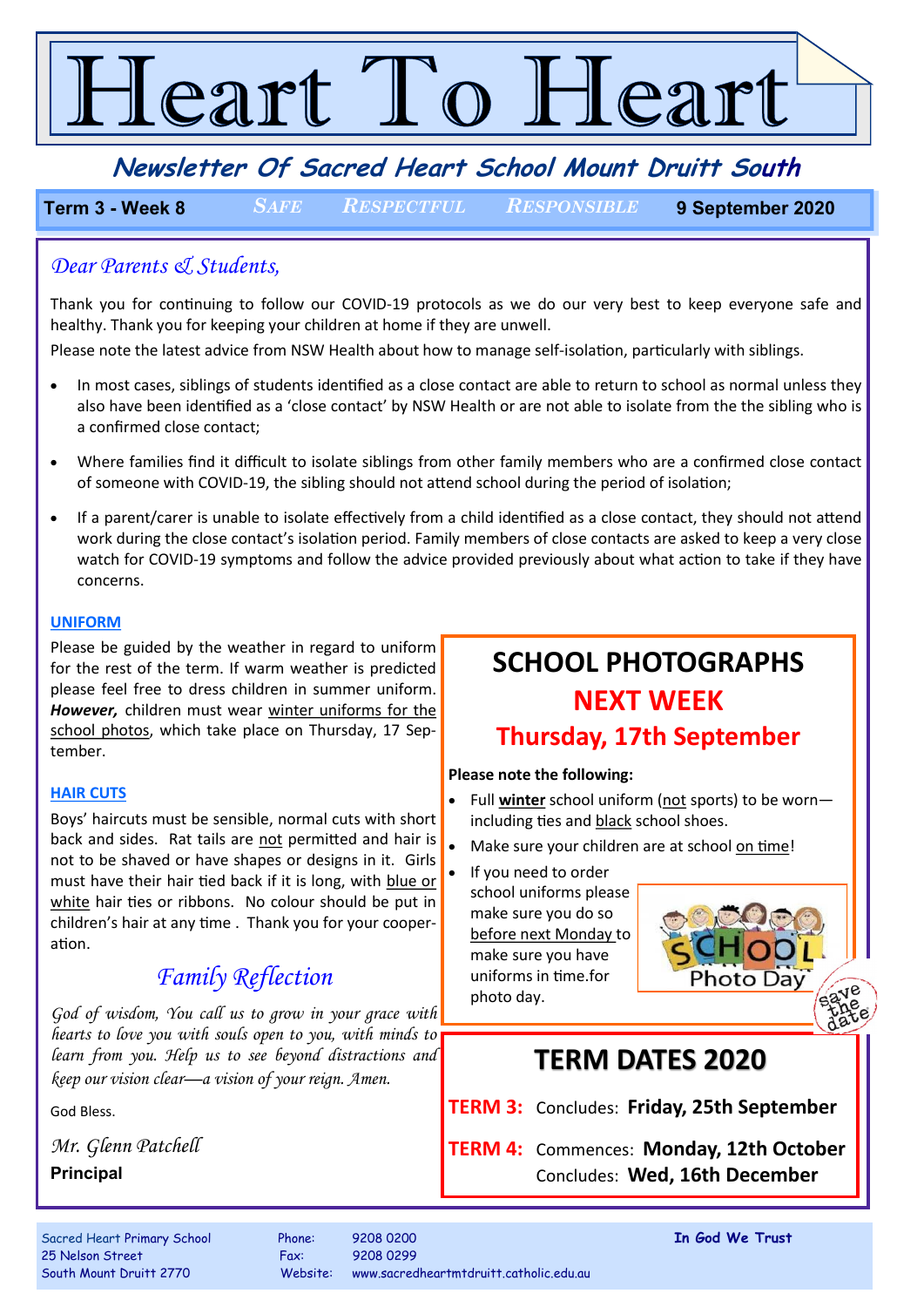## **Heart**…………………………...**to**……………………………..**Heart**

#### 19 August 2020

Dear Parents and Carers,

This week, the NSW Government released new advice to schools on responding to the challenges of COVID-19. This new advice followed a review of the existing protocols by the NSW Chief Medical Officer.

The health and safety of our school communities will always be our top priority. I know that some of the new advice announced this week will bring disappointment for some students, families and staff. It will mean that some really important upcoming school celebrations such as Year 12 and Year 6 graduation functions and other large school events will • not be able to proceed. I particularly feel for these students, as well as their families and teachers; I know how important these milestone events are for them. At the same time, it is just so important that we do everything possible to keep eve-  $\bullet$ ry member of our community safe.

Below are some of the main changes for schools:

#### **COVID-19 Testing**

- Currently, no student should attend school if they are unwell. That still applies but now, each student who is absent from school or who has been sent home because they have flu-like symptoms must have a COVID-19 test
- Students are not able to return to school until they return a negative COVID-19 result and are symptom free
- A negative COVID-19 test result must be provided to the school before a student can come back to school. The test results can be a NSW Health or COVID-19 Testing Centre letter, SMS or email and/or a medical certificate
- These same protocols apply to school staff.

#### **School Activities**

- Wherever it's possible, schools will keep activities to Year Yours sincerely groups or Stages (e.g. Year 5 and 6 together)
- Schools will stay within their local community area or zone Executive Director for interschool activities, including sport.
- Group activities such as choirs, chanting and the use of wind instruments in a group setting won't take place
- Formal graduation ceremonies and other school-related social activities are now not allowed; however, a graduation assembly (e.g. Year 6 or Year 12) can take place but with restrictions. The assembly can only include the students from that Year group and staff. Regrettably, parents/carers and other family members are not able to attend the assembly. I know that schools are exploring creative ways to ensure parents and carers are part of this in other ways such as live streaming and the use of social media.
- Parent & Friends social events or functions can't take place
- School or community-run playgroups are on hold
- Kindergarten orientation and transition to school activities remain on hold
- School-related overnight events like retreats, camps and excursions are suspended.

The health and safety advice that has been in place throughout the pandemic remains in place. This includes regular hand washing and social distancing for adults.

I am aware that there have been so many changes for school communities during the last six months and how difficult this has been for families and school staff. I am so proud of the way that each community has responded and supported each other during this extraordinary time.

Your school will be in touch with you about these changes and how they will apply in your school. They will keep you updated when there is important new information.

Thank you again for your support and your care of each other as we continue to work together during this complex time.

#### **Gregory B Whitby AM KSG**

Catholic Education Diocese of Parramatta





The Dolly Parton' Imagination Library is a **free,** monthly home delivered book program for kids who are less than 4 years and 6 months old and who are currently living in the Mount Druitt, 2770 area.

To sign your child up for this program, simply complete the form that was sent home to children on Monday. If you need an additional copy, just ask at the school office.

As there are limited spots, it is important that you return your form as quickly as possible to the school.

Completed forms will be collected by a representative from *The Hive* which is a program of United Way Australia (which is working to ensure every Australian child has the chance to reach their full potential).

Dolly Parton's Imagination Library home delivers a free book every month to children between the ages of 0-5 years. To qualify for the program you must live in the 2770 postcode area.

If you have any questions about the program, please contact Mr Brewer or Mr Patchell.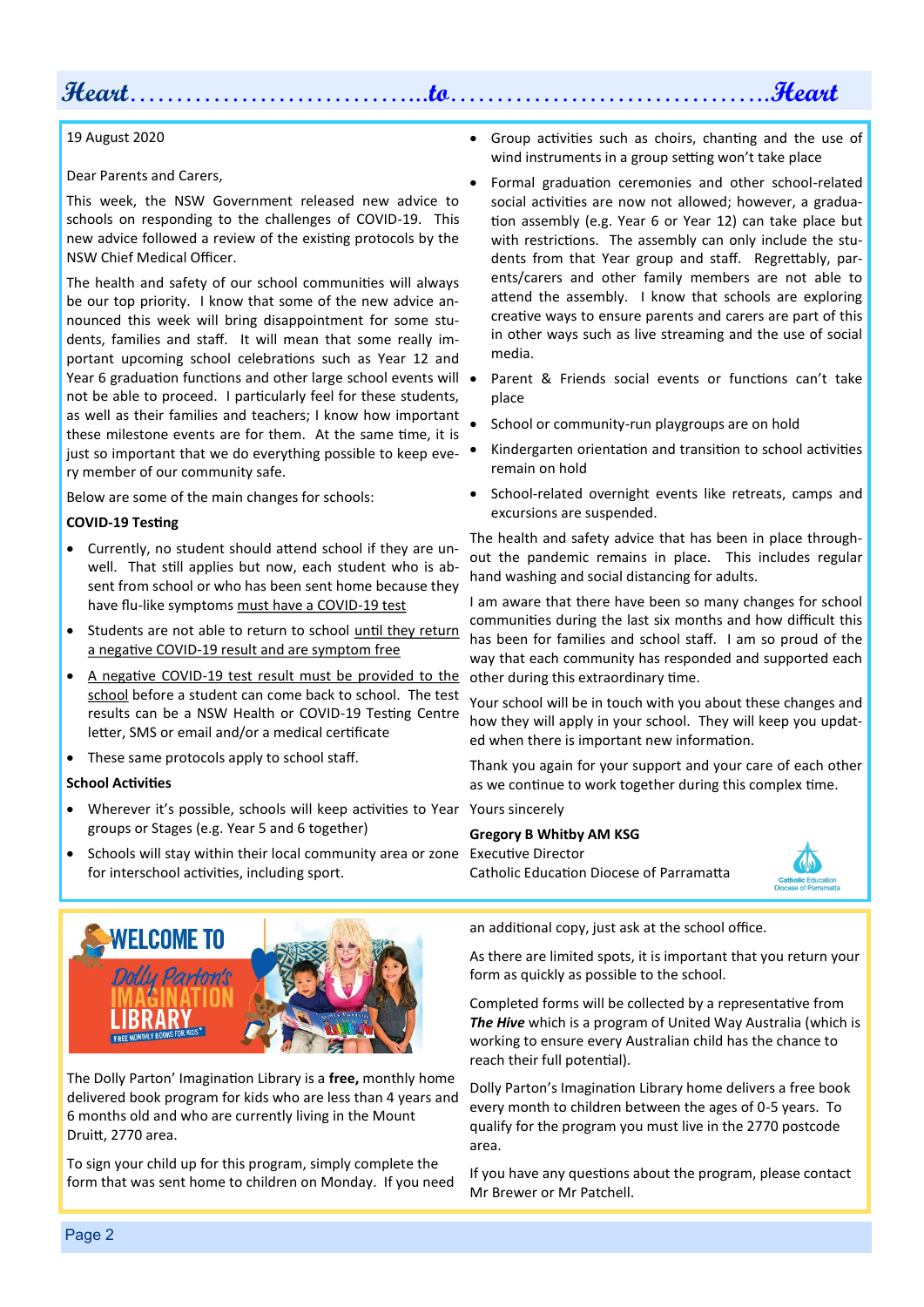**Heart**……………………………...**to**……………………………..**Heart**



This Friday, students are encouraged to wear their favourite team's colours, jerseys, etc.

Footy Colours Day is run in support of the *Fight Cancer Foundation* which is a national charity dedicated to providing care, treatment and support for cancer patients and their families. Funds also go towards vital research into cancer treatment and cures.

Children are asked to make a gold coin donation to support this event.

## **Water Bottles at School**

Now that the weather is beginning to warm up, it is more important than ever that you send children to school with plenty of clean, fresh drinking water. Please make sure water bottles are clearly labelled with your child's name.



## **Hats**

Children must wear a hat to school. Any child who does not have a hat at school, will be directed to a covered area during lunch and recess. School hats are available to purchase from the school office at a

price of \$10. (Please make sure your child's name is clearly written on all items).



# *Thank you Bunnings Minchinbury*

For their very kind donation of 12 litres of hand sanitiser for use by the school. We very much appreciate their kindness!

# **JNNINGS**

## **Keeping your children safe when dropping off and picking up at school**

Here are a few things you can do to help keep your children and others safer during drop-off and pick-up times during the school week:

- Make sure your children are fastened in the correct child car seat for their age and size and that it is fitted correctly.
- Stick to the 40km/h speed limit in a school zone and look out for children who may be about.
- Watch for flashing lights on buses. They let you know that there may be children crossing or about to cross the road. A 40km/h limit applies when school bus lights flash.
	- Always give way to pedestrians particularly when entering and leaving driveways.
	- Always park and turn legally around schools. Manoeuvres such as U-turns and three-point turns are dangerous during busy school drop-off and pick-up times.
- Drop your children off and pick them up on the school side of the road in your school's designated drop-off and pick-up area. Never call out to them from across the road – they may run to you without checking for traffic.
- It's safest for children to get out of the car through the Safety Door, away from passing traffic. This is the rear footpath side door of the car.

For more information on keeping our kids safe around schools visit the parents section on safetytown.com.au

Too many lives lost on NSW roads. Our goal is zero.

## **IMPORTANT!**

**WHERE POSSIBLE, PLEASE MAKE APPOINTMENTS OUTSIDE SCHOOL HOURS.** 

**The constant interruption to have children brought out of class is interfering with teaching time particularly on Friday afternoons.**